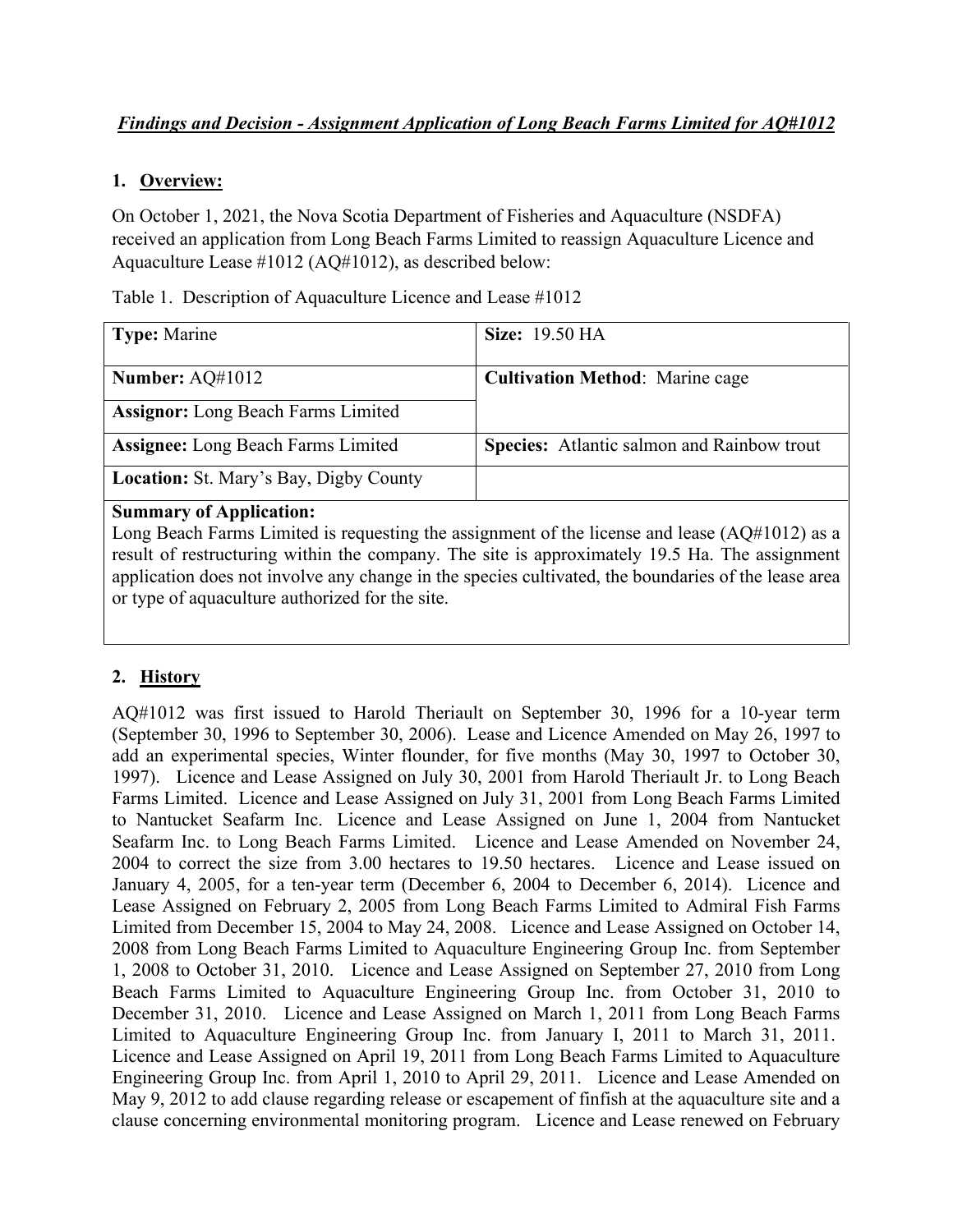2, 2015, for a 1 year, 3-week, 5-day term (December 6, 2014 to December 31, 2015). Licence renewed on May 30, 2016 for a ten-year term (December 31, 2015 to December 31, 2025) and Lease renewed on May 30, 2016 for a twenty-year term (December 31, 2015 to December 31, 2035).

# **3. Procedure**

# *3.1 Performance Review*

A performance review of the information submitted by the applicant in support of their assignment application was completed. This review recommended that the site be assigned, on the condition that a new baseline study be completed and submitted to the NSDFA for approval prior to the introduction of any fish to the site. This performance review is required pursuant to Subsection 72(d) of the Aquaculture Licence and Lease Regulations and was completed on January 7, 2022.

# *3.2 Public Comment Period*

Notice of the application for the assignment of AQ#1012 for the 30-day public comment period was published on NSDFA's website [\(http://novascotia.ca/fish/aquaculture/public-information/\)](http://novascotia.ca/fish/aquaculture/public-information/) for the period of November 18, 2021 to December 17, 2021. Notice of the application was also published in the Royal Gazette Part I on November 18, November 25, December 2, and December 9, 2021.

## *3.3 Submissions*

Zero submissions were received by NSDFA during the 30-day public comment period.

## *4.* **Factors to be considered**

Review of the assignment application indicates that the restructured Long Beach Farms Limited intends to have appropriate levels of production and employment for AQ#1012. Information submitted in support of the assignment application indicates contributions to the local and provincial economy. Department staff will continue to monitor that production plans are implemented as submitted. Long Beach Farms Limited will be required to have an approved Farm Management Plan (FMP) prior to stocking, which will include specific details regarding environmental monitoring.

The assignment application does not involve any changes in the species cultivated, the boundaries of the lease area or type of aquaculture authorized for the site.

Regarding the sustainability of wild salmon, the Salmon Atlas did not identify any salmon rivers near the Long Beach site, while the Atlantic Salmon Federation noted three (3) salmon rivers – Boudreau River (present), Meteghan River (extirpated/restored/present), and Salmon River (present). These 3 rivers are located across St. Mary's Bay on the mainland; therefore, no salmon rivers drain into Westport Harbour or Grand Passage. This assignment application does not introduce any novel changes that would impact the sustainability of wild salmon.